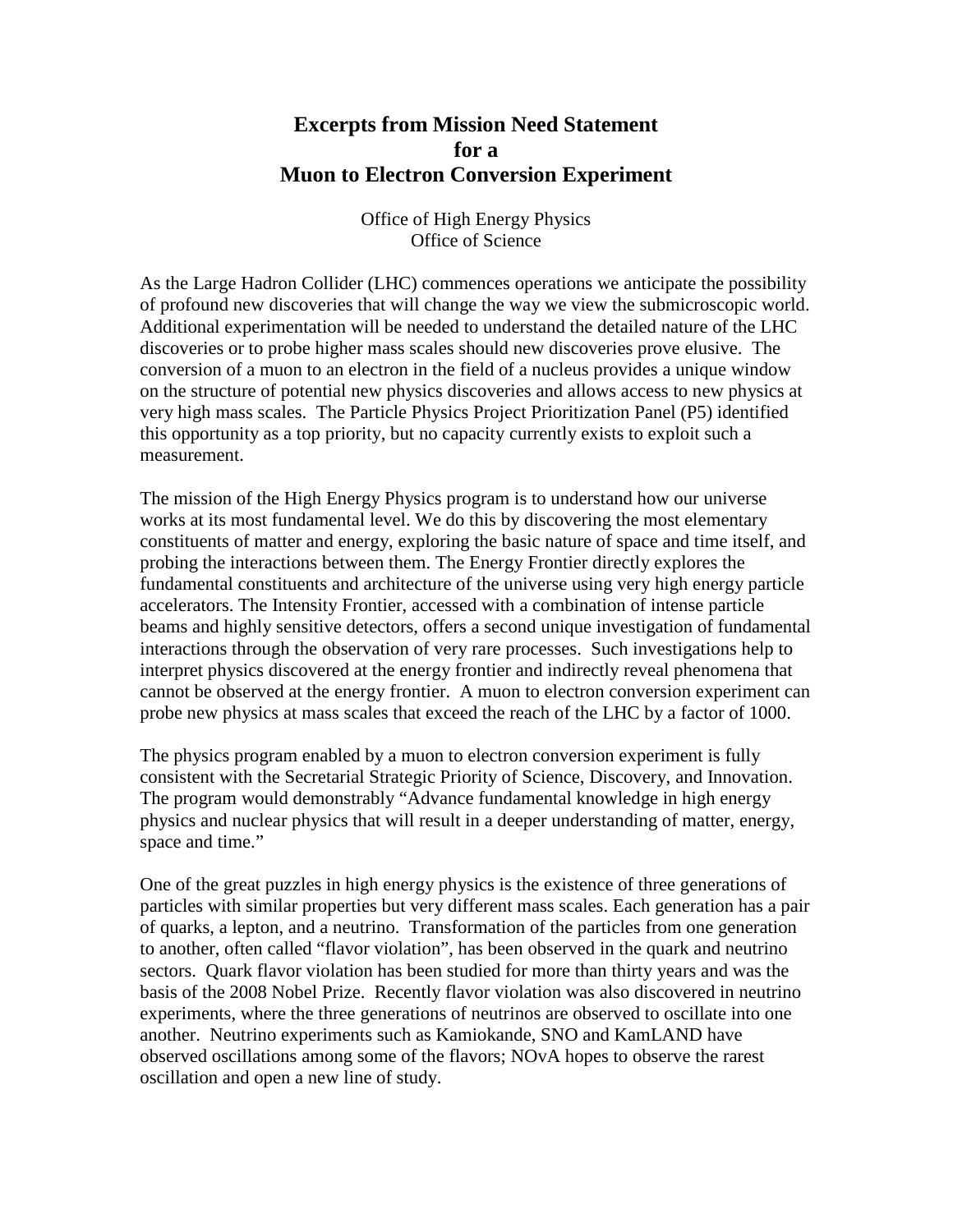Neutrinos are neutral leptons. We do not know if flavor violation occurs among charged leptons or how it might relate to new phenomena at the energy scales probed by the highest energy accelerators. The electron is the lightest charged lepton and is one of the building blocks of matter and the source of electricity. We need to understand more about how it behaves to understand these basic constituents of our world.

Theoretical models that incorporate ideas such as unification, super symmetry or heavyneutrino mixing predict charged lepton flavor violation at rates that are within the reach of new experiments. Combined with results from the Office of Science's high priority neutrino program and the Office's experiments at the LHC, a muon to electron conversion experiment could help point the way to unification of the fundamental forces and shed light on the mechanism for generating the observed matter-antimatter asymmetry of the universe.

The LHC will begin operations in 2009 and will produce physics results over the next decade or more. Feedback from a muon to electron conversion experiment will provide input for future investigations at the LHC, so there is motivation to complete this acquisition in the next decade. This priority was echoed by the P5 subpanel charged by HEPAP to present a strategic plan for High Energy Physics for the next ten years. In their report "*US Particle Physics: Scientific Opportunities, A Strategic Plan for the Next Ten Years"* they make the case that this mission need should have a high priority:

A muon-to-electron conversion experiment at Fermilab could provide an advance in experimental sensitivity of four orders of magnitude. The experiment could go forward in the next decade with a modest evolution of the Fermilab accelerator complex. Such an experiment could be the first step in a world-leading muondecay program eventually driven by a next-generation high-intensity proton source. Development of a muon-to-electron conversion experiment should be strongly encouraged in all budget scenarios considered by the panel.

The need for a detector to search for muon to electron conversion was made clear by the P5 sub panel, referenced above. The P5 sub panel noted that:

Scientific opportunities through the measurement of rare processes include experiments to search for muon-to-electron conversion and rare-kaon and Bmeson decay. Such incisive experiments, complementary to experiments at the LHC, would probe the Terascale and possibly much higher energies.

To address this opportunity P5 recommended:

Development of a muon-to-electron conversion experiment should be strongly encouraged in all budget scenarios considered by the panel." The Department currently has no capability to perform such an experiment. In order to close this gap, a new detector to measure muon to electron conversion is required.

An intense pulsed proton beam is required to produce a sufficient flux of muons to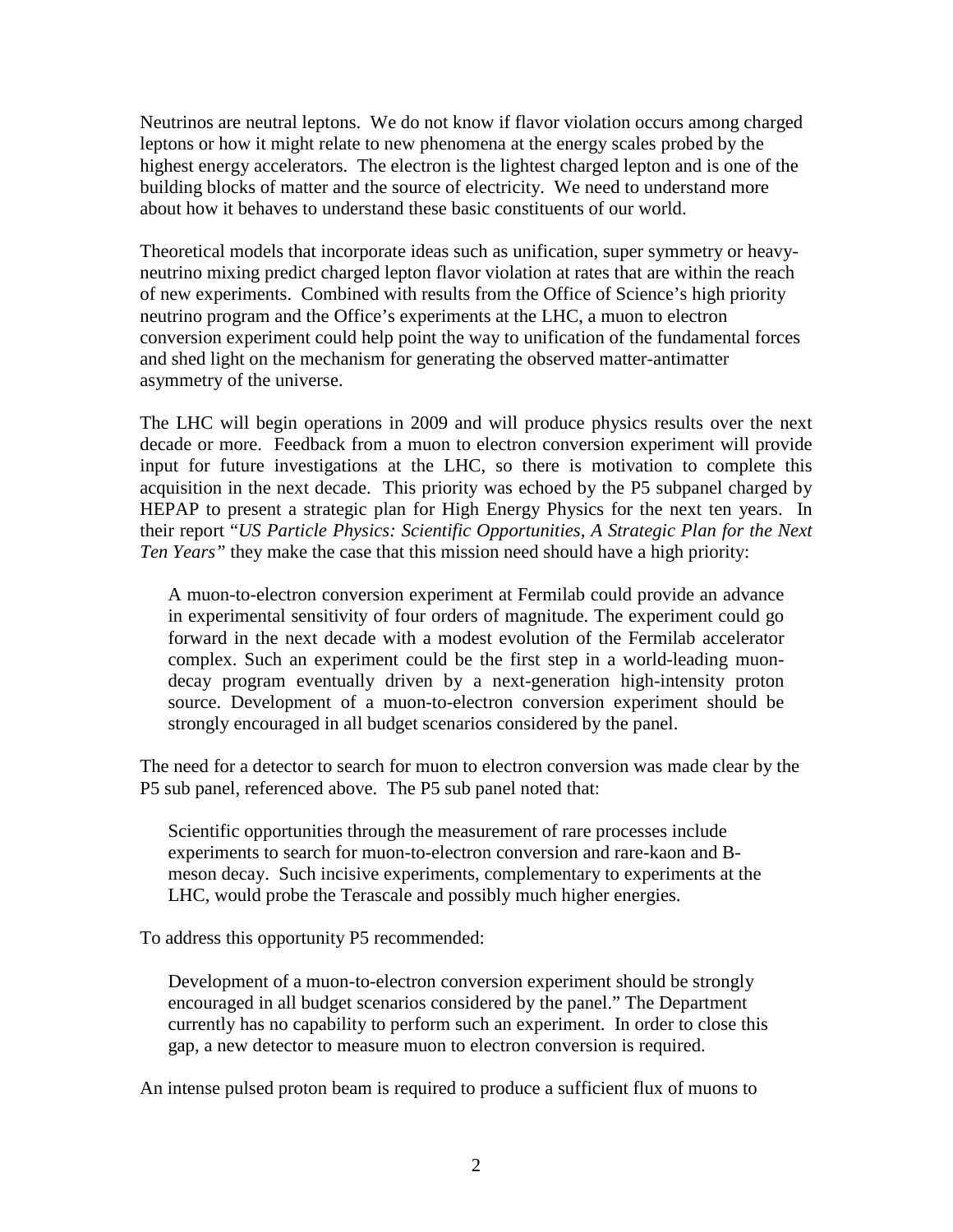perform a muon to electron conversion experiment to the sensitivity required for these investigations. The DOE operates the only facilities where such proton beams are available. There are no private entities with the potential to fill the gap. DOE has no means of filling the gap other than initiating a program to acquire a detector to measure muon to electron conversion and operate it at a facility with an adequate proton beam.

## Benefits from Closing the Gap

The DOE strategic goal to advance scientific understanding includes a program to investigate the asymmetry of matter and antimatter in the universe as well as to understand the nature of neutrinos. To date lepton flavor violation effects have been observed only in the neutral lepton sector through the phenomenon of neutrino oscillations. In contrast, since the discovery of the muon, the search for charged-lepton flavor violation has been intense, but, to this date, these searches have not discovered evidence of charged-lepton flavor violation.

Indeed, searches for lepton flavor violation have had great historical importance in the evolution of the Standard Model and in constraining new physics extensions. For example, non-observation of the decay  $\mu \rightarrow e\gamma$  helped establish the muon as a distinct elementary particle rather than an excited electron and later motivated the search for the muon neutrino, a discovery that earned the 1988 Nobel Prize.

The current Standard Model modified to explain the observed neutrino oscillations, predicts very small rates for charged lepton flavor violating (CLFV) processes. Many models for new physics, for example supersymmetry, predict rates that are measurable by the next generation of experiments. Any observation of CLFV is unmistakable evidence for new, unknown types of physics. CLFV processes can be sensitive to new physics at and well above the TeV scale and are bound to play a key role in uncovering the origin of neutrino masses.

The discovery of neutral lepton flavor violation in the neutrino sector has had a significant impact on our understanding of the universe and is the first definitive example of physics beyond the Standard Model. The discovery of charged lepton flavor violation could be equally important. A detector to study muon to electron conversion is the next logical step and will augment the ongoing neutrino and LHC programs. In concert with the Department's world-class neutrino program the United States will assume a leadership position in the study of lepton flavor violation and its connection to physics beyond the Standard Model and the matter antimatter asymmetry.

## Planned Approach

The planned approach is to design a detector to search for muon to electron conversion that is similar to the detector that was designed by the MECO Collaboration. MECO was a National Science Foundation project that was approved to run at Brookhaven National Laboratory. The project was cancelled and the detector was never built, but the Collaboration spent several years studying and optimizing the design and evaluating